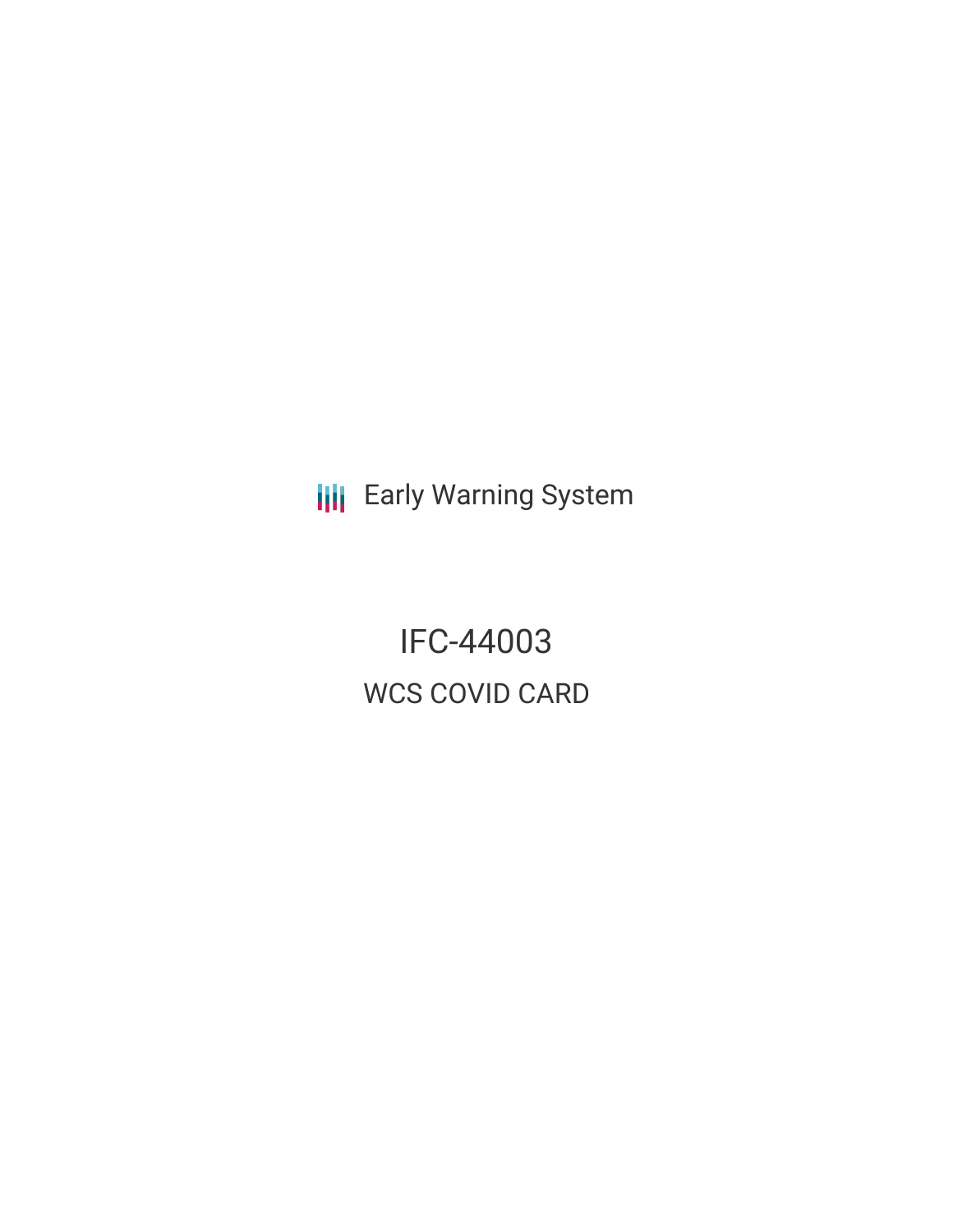# **Quick Facts**

| <b>Countries</b>               | Philippines                             |
|--------------------------------|-----------------------------------------|
| <b>Financial Institutions</b>  | International Finance Corporation (IFC) |
| <b>Status</b>                  | Approved                                |
| <b>Bank Risk Rating</b>        | FI                                      |
| <b>Voting Date</b>             | 2020-11-03                              |
| <b>Borrower</b>                | CARD BANK, INC.                         |
| <b>Sectors</b>                 | <b>Education and Health, Finance</b>    |
| <b>Investment Type(s)</b>      | Loan                                    |
| <b>Investment Amount (USD)</b> | \$500.00 million                        |
| <b>Loan Amount (USD)</b>       | \$500.00 million                        |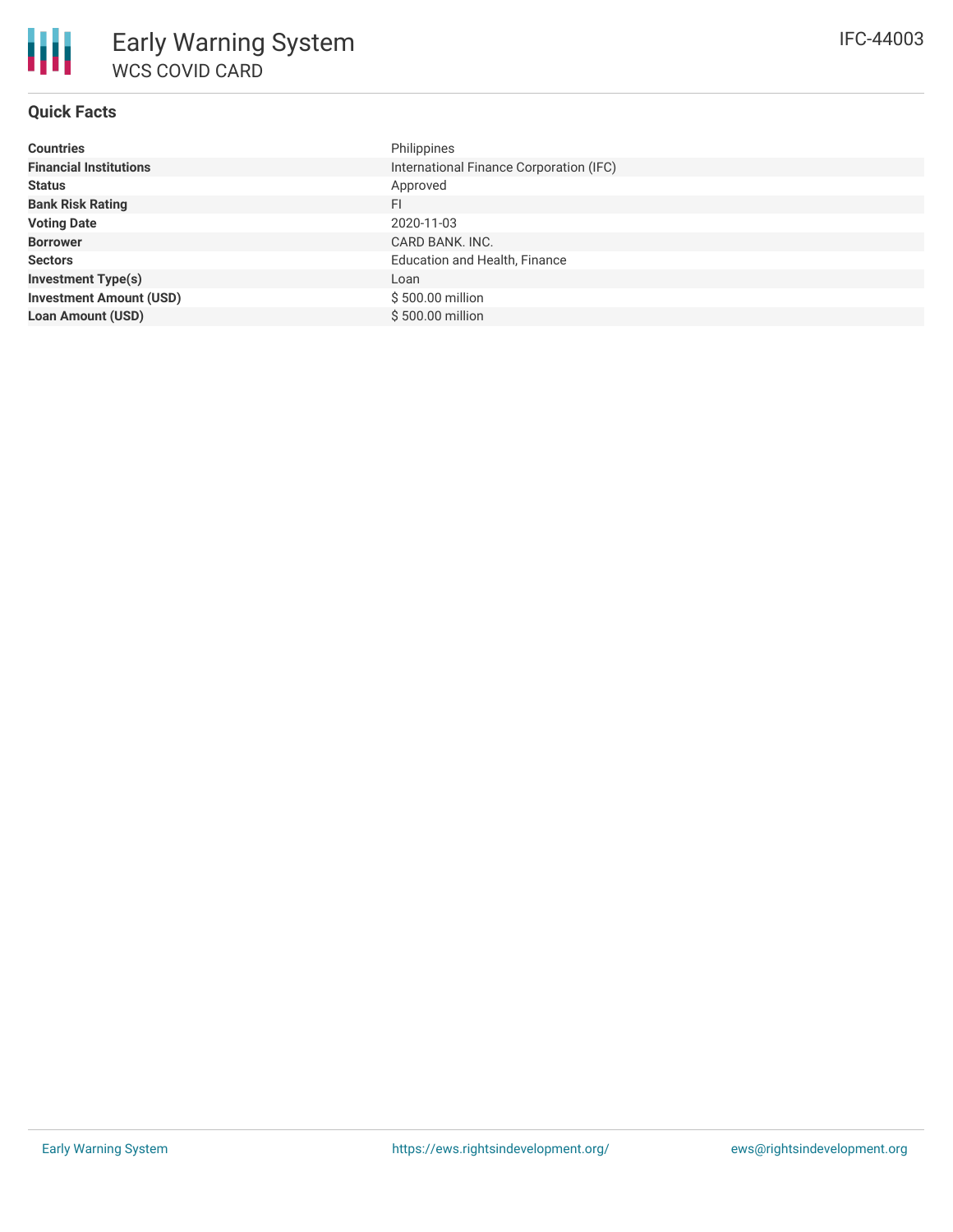

## **Project Description**

According to IFC website, the project entails an IFC investment of up to PHP500 million (US\$10 million equivalent) in a oneyear, renewable senior loan) to CARD Bank Inc. (CARD Bank) with at least 75 percent of the loan being targeted at women and women-owned businesses. The investment aims to support the Bank's working capital lending program to its micro, small and medium clients impacted by Covid-19 (the Project).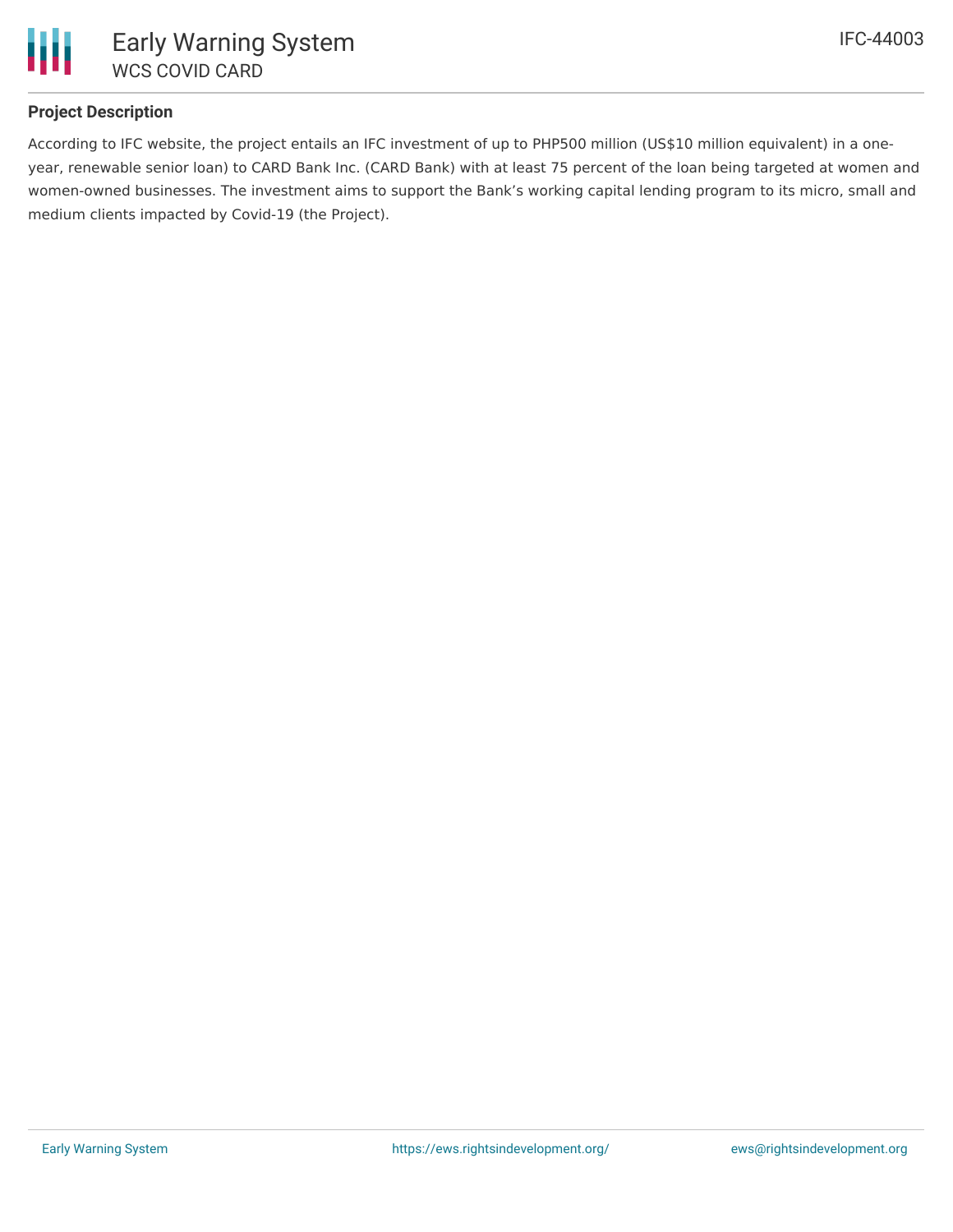### **Investment Description**

• International Finance Corporation (IFC)

### **Financial Intermediary**

Financial Intermediary: A commercial bank or financial institution that receives funds from a development bank. A financial intermediary then lends these funds to their clients (private actors) in the form of loans, bonds, guarantees and equity shares. Financial intermediaries include insurance, pension and equity funds. The direct financial relationship is between the development bank and the financial intermediary.

[CARD](file:///actor/3454/) Bank Inc. (Financial Intermediary)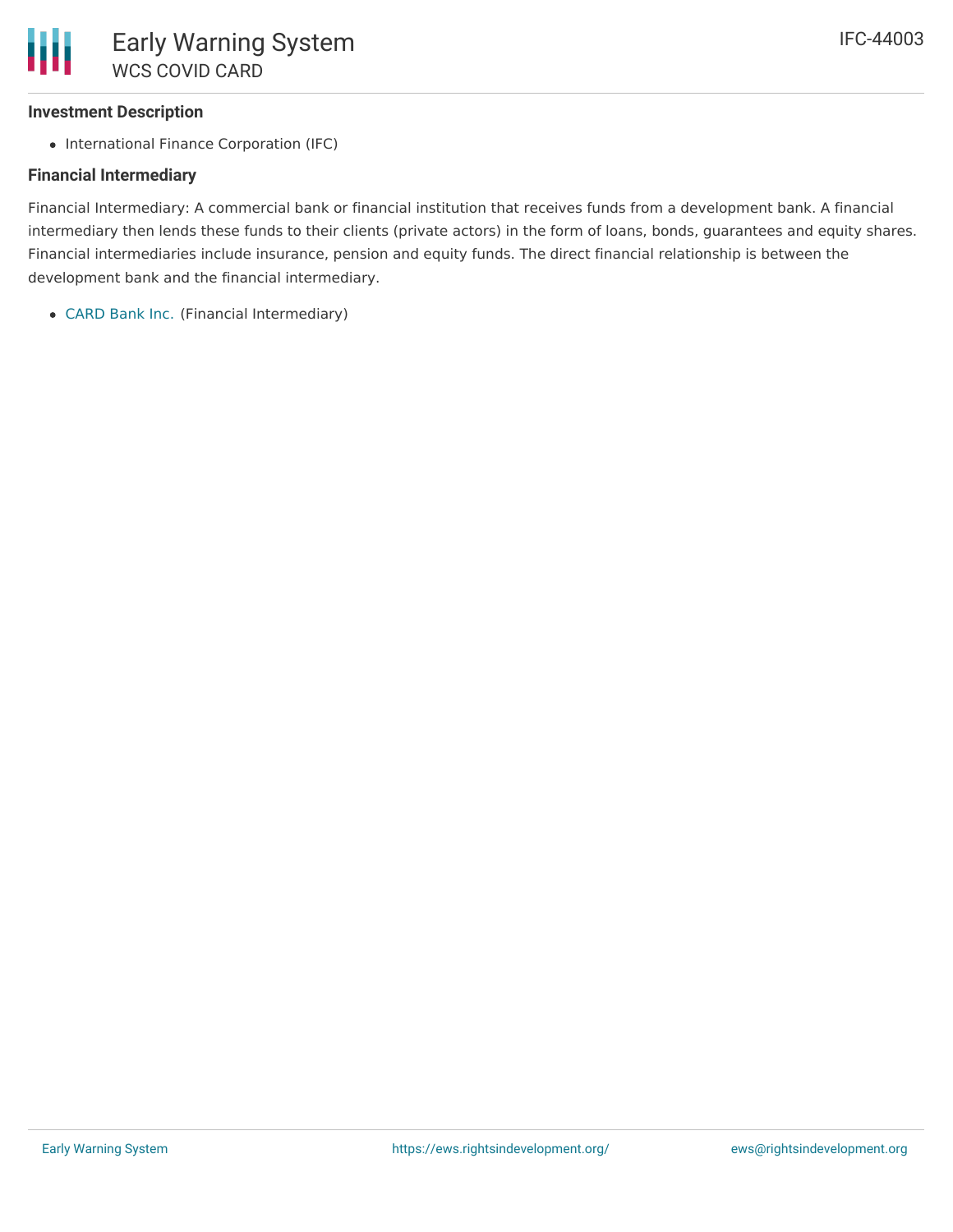

### **Private Actors Description**

CARD Bank, Inc. was set up in September 1997 and is now one of the largest microfinance institutions in the Philippines with a customer base of around three million clients, of which around 90% are women. CARD Bank offers a range of products for micro-entrepreneurs such as savings and loan products and micro-insurance through a distribution network of 96 branches and 821 office units/service units throughout the country as of June 2020. CARD Bank, Inc. is part of the CARD – Mutually Reinforcing Group ("CARD MRI"), a group of companies organized with a common goal of eradicating poverty in the Philippines.